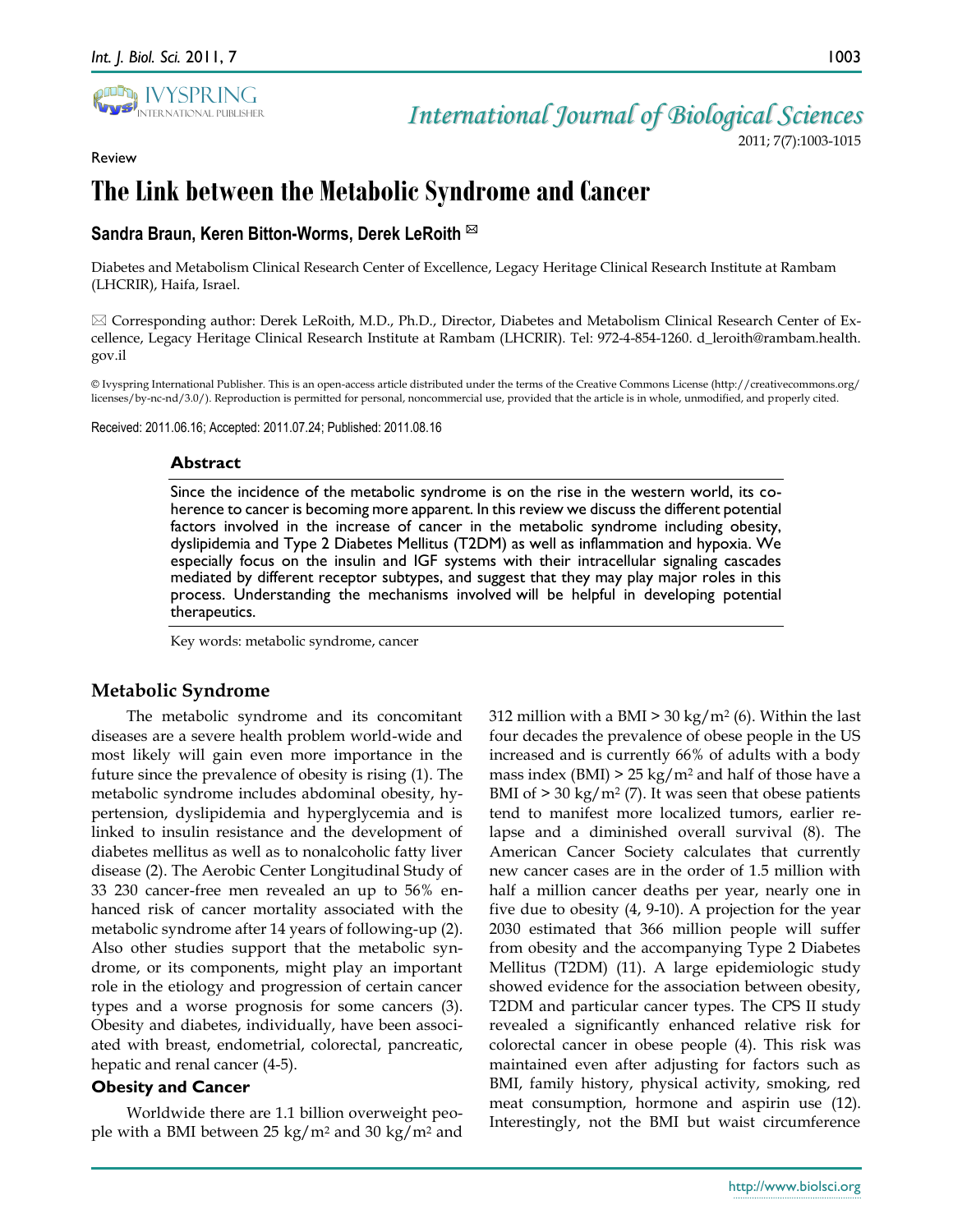seems to be a strong predictor of colorectal cancer (13). Furthermore, it has been shown that there is an association between obesity and cancer of the gastric cardia, esophageal adenocarcinoma and cholangiocarcinoma (4). The tendency to develop these tumors was ascribed to Barret´s esophagus caused by gastroesophageal reflux disease (GERD) (14), which appears to be common in obese people. Another study also linked a high BMI in both genders to an enhanced risk of colorectal, esophageal and kidney cancer as well as the non-Hodgkins lymphoma and multiple myeloma (4, 15). Multiple myeloma and large B cell lymphoma were especially linked to obesity in men (16-17). Also breast cancer has been linked to obesity in postmenopausal women (4). For obese, diabetic, postmenopausal women there exists an augmented risk especially for estrogen receptor-positive breast cancer (5). Obese women were found to display many fold higher estrogen levels than normal-weight individuals. After adjusting for known risk factors for breast cancer like family history, use of hormones or menopausal status, a positive correlation between breast cancer mortality and a BMI  $> 25 \text{ kg/m}^2$  was found. Female patients with a BMI  $> 40 \text{ kg/m}^2$ showed twice the risk of slim women to develop breast cancer (4). Approximately 30-50% of deaths caused by breast cancer are due to obesity and overweight (18). It is hypothesized that the increased endogenous estrogen level in obese women plays a key role in both the postmenopausal breast and endometrial cancer incidence (4). Compared to lean, non-diabetic individual, the risk of obese persons to develop endometrial cancer rises from 2-fold to 6-fold if they develop T2DM (19). Cervical adenocarcinoma has also been associated with obesity (20). Regarding the association between obesity and prostate cancer the data in the literature is inconsistent (5).

### **Dyslipidemia and Cancer**

Dyslipidemia includes low high-densitylipoprotein cholesterol (HDL-C), high low-density-lipoprotein cholesterol (LDL-C) and high serum triglycerides (TG) levels. Low HDL-C serum levels were associated with lung cancer incidence as well as the Non-Hodgkin lymphoma (NHL) and was suggested to be a marker for increased breast cancer risk in pre-menopausal as well as post-menopausal women, since it might reflect an unfavorable hormonal profile with particularly increased estrogen levels especially in obese women (3, 21-24). Furthermore, high serum levels of total cholesterol and TG raise the risk of prostate and post-menopausal breast cancer (3, 25-26). Inconsistent with these data, low LDL-C serum

levels were also linked to an 15-fold increased risk of developing hematological cancer (3).

#### **Table 1**: Cancer association with obesity, diabetes and obesity or dyslipidemia.

|                     |                         | Obesity            |               |
|---------------------|-------------------------|--------------------|---------------|
| <b>Cancer types</b> | <b>Obesity</b>          | and T2DM           | Dyslipidemia  |
| Gastrointestinal    |                         | Colorectal         |               |
|                     | Cardia cancer,          |                    |               |
|                     | Esophageal              |                    |               |
|                     | Adenocarcinoma.         |                    |               |
|                     | Cholangiocarcinoma,     |                    |               |
|                     |                         | Pancreatic         |               |
| Gynecologic         |                         | <b>Breast</b>      | <b>Breast</b> |
|                     |                         | <b>Fndometrial</b> |               |
|                     | Cervical Adenocarcinoma |                    |               |
| Hematologic         | B cell lymphoma,        |                    | Non-Hodgkin   |
|                     | Multiple Myeloma        |                    | -Lymphoma     |
| Renal               |                         | Renal cell         |               |
| Urological          |                         |                    | Prostate      |
| Lung                |                         |                    | Lung          |
|                     |                         |                    |               |

# **Diabetes and Cancer**

Several studies analyzed the association between diabetes and cancer development. A large prospective study in the US followed a cohort of 467,922 men and 588,321 women for 16 years who had no reported history of cancer. After this long follow-up, the results showed that independent of a high body mass, T2DM acts as a predictor of mortality from cancer of the colon, pancreas, female breast, male liver and bladder (27). An increased incidence of colorectal cancer in diabetic patients independent of obesity is supported by the Physician Health Study (28). Another study from Italy observed a slight rise of cancer mortality in diabetic patients which achieved statistical significance in women but not in men. The mortality of diabetic women was mainly caused by pancreatic and breast tumors in which the mortality of breast cancer was especially evident in obese women with diabetes (29). Even though there is a strong association between pancreatic cancer and diabetes, it is still a subject of speculation if diabetes is the outcome of the pancreatic cancer or vice versa. But one percent of newly diagnosed diabetic patients >50 years will contract pancreatic cancer within three years (5). The main risk factors for pancreatic and lung cancer are considered to be cigarette smoking. Lung cancer in most studies did not show any connection to diabetes, although a Korean study revealed an enhanced risk of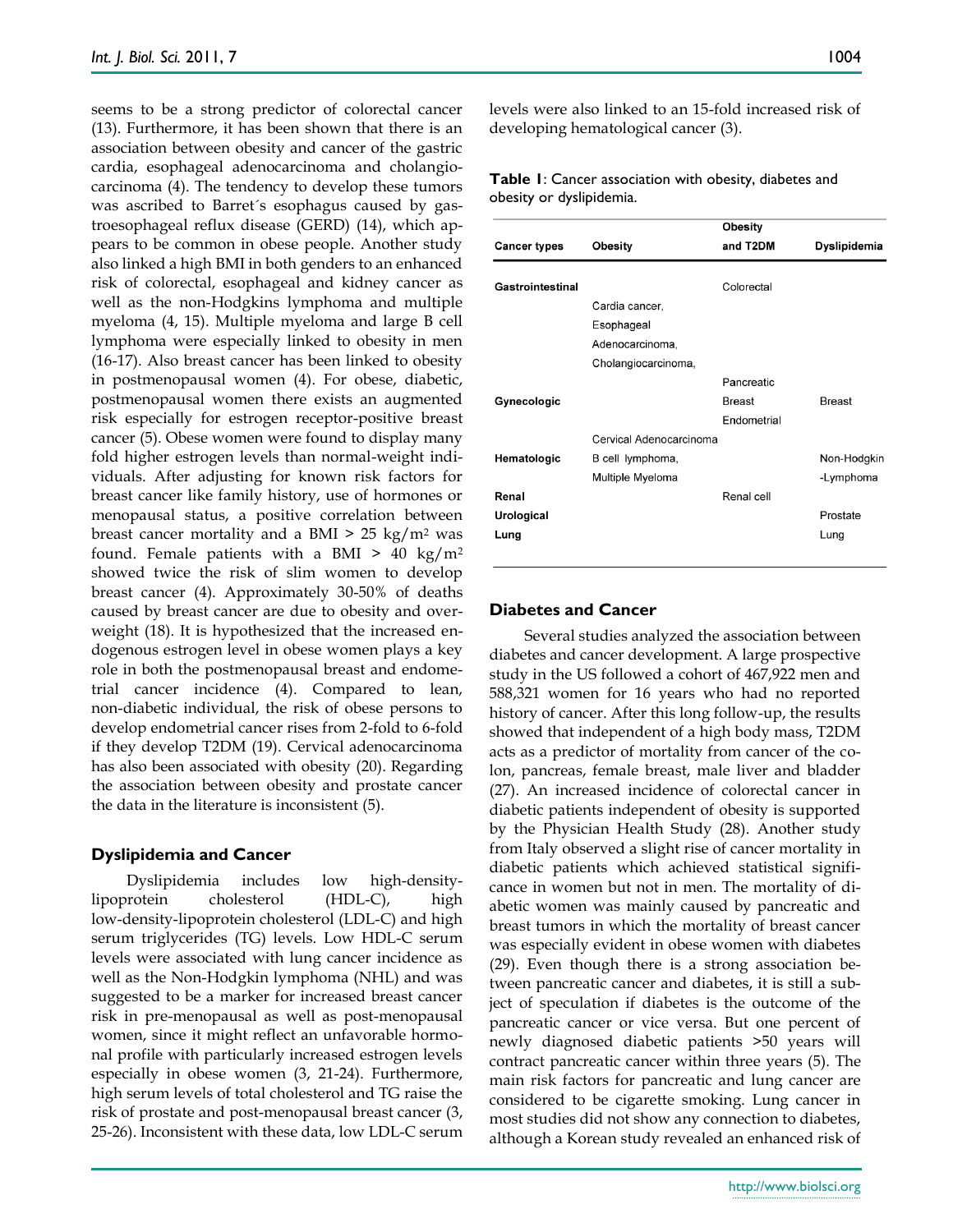lung cancer in non-smoking, diabetic women (10). An augmented risk for estrogen receptor-positive breast cancer was found in postmenopausal, obese and diabetic women (5). However, diabetes was not associated with increased breast cancer in premenopausal women (30). Regarding diabetes and prostate cancer incidence and mortality, most studies suggest an inverse connection (5).

# **Potential Causal Factors**

Some studies suggest a link between obesity, inflammation and insulin resistance in patients with the metabolic syndrome potentially caused by adipose tissue hypoxemia. The adipose tissue of obese patients show inflammation characterized by elevated inflammatory cytokines in plasma and adipose tissue as well as macrophage infiltration and activation in the adipose tissue. Inflammation by means of TNF- $\alpha$  is able to contribute to insulin resistance by intervening in the intracellular signalling cascade of insulin (31-32). Especially systemically elevated free fatty acids (FFA) and decreased adiponectin levels found in the blood of obese people might contribute to insulin resistance since FFA and inflammatory cytokines are capable and thus of aggravate insulin resistance. Furthermore, the transcriptional activity of the nuclear factor PPAR<sub>Y</sub> plays an important role in insulin sensitivity. TNFα and IL-1, both inflammatory mediators induced by NF- $\kappa$ B, and may inhibit PPAR $\gamma$ , that in turn might promote insulin resistance (31).

Another interesting aspect is the role of the IGF-1 receptor, which is expressed by almost all normal and transformed cells. Data from several studies suggest that IGF-1 and the IGF-1R are necessary for the normal growth and development of cells (33-34). But IGF-1R and IR have been found to be overexpressed in cancer cells (35-36). The PI3K signaling cascade is a major pathway of the IGF-1R and IR (34, 37) and commenly deregulated in cancer cells (38-39). In the 1980´s the Middle T antigen of Polyoma virus was found to mediate its oncogenic activity by inducing PI3K. Thus, it is conceivable that mutations in tumor suppressor genes resulting in a dysregulation of insulin and IGF-1 signaling pathways, might lead to cancer development. It is of special interest to investigate the role of signaling through IR and IGF-1 in diabetes and obesity in regards to cancer because signaling through IR and IGF-1R is increased in hyperinsulinemia (50). It is well known that a large number of tumor types and cancer-derived cells overexpress the IGF-1 receptor, which mediates mitogenic effects. Some tumors, like squamous carcinoma and small cell lung cancer produce high levels of IGF-1 themselves. However, the main source of IGF-1 seems to be the

liver since it provides 75% of the circulating IGF-1 (40). Hyperinsulinemia was shown to even increase the IGF-1 production of the liver (41). In contrast to the mentioned cancer types above, breast cancer does not generally produce IGF-1 but does express and secrete small amounts of IGF-2. Furthermore, estrogen was found to induce IGF-1 receptor expression in estrogen receptor-positive breast cancer cell lines (37). Since IGF-2 is produced by adult human tissues but not by the adult tissue of the mouse and mice with an IGF-1 null mutation in the liver did not demonstrate any reduction in somatic growth (40), it is not clear for now whether the hepatic- or the non-hepatic IGF-1 or IGF-2 plays the primary role in promoting cancer.

Recent studies have strongly suggested that the relationship between obesity and T2DM and the increased risk of cancer and cancer-related mortality maybe explained by the hyperinsulinemia, particularly but not restricted to breast cancer (42-43). Whether this effect is mediated by the IR or the IGF-1R, is as yet undefined, though both are capable of this effect (44). However, the mechanisms which actually promote cancer growth in patients with metabolic syndrome demand further investigation.

# **The Insulin and IGF Systems**

# **IGF-1 and its effects**

The IGF-1 system comprises three peptides, insulin, IGF-1, IGF-2 and each with its receptor (IR, IGF-1R, IGF-2R) as well as the IGF-binding proteins (IGFBPs). Both IGF-1 and IGF-2 bind the IGF-1 receptor with a high affinity. The IGF-2R is the cation-independent mannose-6-phosphate receptor and its signaling pathway, if any, is unclear (40). IGF-2 was identified as being a fetal growth factor (45) in comparison to IGF-1, which stimulates fetal as well as post-natal growth. The liver-derived IGF-1 is the growth promoting mediator of growth hormone (33, 46-47). Even though the liver is the main source of the IGF-1 production, non-hepatic IGF-1, which is produced by many cell types, also plays an important role. Thus, IGF-1 acts via endocrine, paracrine and autocrine mechanisms (40). The growth promoting effects of IGF-1 include stimulation of proliferation, differentiation and protein synthesis and are accompanied by the consistent effect on cells by reducing apoptosis (40). IGF-1 also regulates the cell cycle through modulation of cyclins, cyclin-dependent kinases and cyclin-dependent kinase inhibitors (48). Tumors often express IGF-2 which is more mitogenic than IGF-1 and signals via the IGF-1R and the mitogenic subtype of the IR, IR-A (49).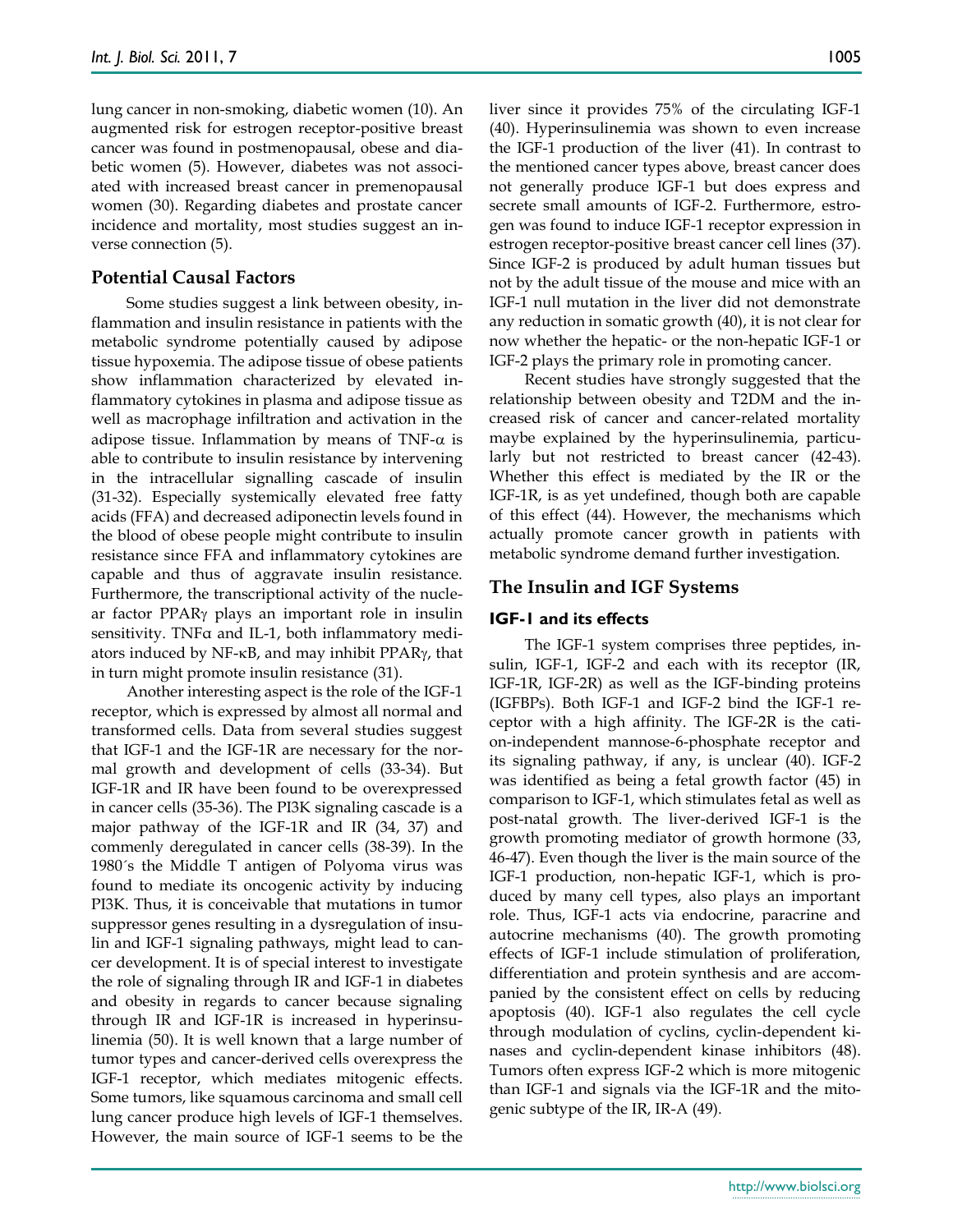#### **IGF-2**

As with insulin and IGF-1, the overexpression of IGF-2 is also associated with cancer development. Like IGF-1 it is mainly expressed by the liver but also by other tissues in adult humans. Its regulation is carried out by genetic imprinting. Reduced methylation of the differentially methylated region (DMR) on the maternal allele leads to an overexpression of IGF-2. Thus, a loss of imprinting and overexpression of IGF-2 is observed in many tumors. Furthermore, IGF-2 initiates endocytosis of its bound IGF-2R and thus leads to a clearance of IGF-2 (50).

#### **IGF-binding proteins (IGFBPs)**

There are six IGFBPs showing different characteristics and functions. They bind IGF-1 and IGF-2 with a higher affinity than the IGF-1 receptor. 99% of circulating IGF-1 is bound to IGFBPs and 80% thereof to IGFBP-3 (40). IGFBPs are produced by the liver and most tissues and can be found in the circulation as well as the extracellular compartments. They are able to inhibit or stimulate the effects of IGFs and display

IGF-independent effects (37). They enhance the half-life of the IGF-1 and IGF-2, protect them from degradation and regulate their bioavailability and their release to the target cells (40). IGFBP-2 was found to suppress the tumor suppressor gene product PTEN in MCF-7 breast cancer cell lines. The phosphatase PTEN induces reduction of protein synthesis and cell cycle progression and antagonizes the PI3K pathway and in IGF-2 signaling (50). IGFBP-3 has protective effects against cancer development. It is up-regulated by p53 and might either promote apoptosis through a p53-dependent mechanism or through binding a putative IGFBP-3 receptor, which mediates its anti-apoptotic effects through caspase-8 (51). IGFBP-3 also might have a protective impact because of its strong affinity and thus slow release of IGF-1 and IGF-2 to the receptor. Hyperinsulinemia and increased levels of IGF-1 lead to a decreased secretion of GH and thus secondarily leads to less IGFBP-3 expression. This might cause an increased IGF-1 signaling and a reduction of the apoptosis promoting effects of IGFBP-3 (50).



**Figure 1.** The insulin receptor (IR) with its two subtypes IR-A and IR-B, the insulin growth factor 1 receptor (IGF-IR) and the hybrid receptors (IGF-1R/IR-A and IGF-1R/IR-B). *Structurally*, IR and the IGF-1R have two extracellular  $\alpha$ -subunits and two transmembrane  $\beta$ -subunits that are jointed to each other by disulfide bonds. Affinity, insulin binds with high affinity to IR-A or IR-B but has low affinity for IGF-1R, while insulin has no binding to the hybrid receptors. IGF-1 binds to the IGF-1R and to the hybrid receptor IGF-1R/IR-A or IGF-1R/IR-B. IGF-2 binds to IR-A, IGF-1R or to IGF-1R/IR-A hybrid receptor. *Signaling,* ligand binding to insulin receptor-A or to IGF-1 receptor mediates the mitogenic signaling pathway, while ligand binding to insulin receptor-B activates metabolic signaling. Binding to the hybrid receptors, leading to mitogenic or metabolic signaling, is determined by the IR isoform that formed the hybrid receptors. Reproduced by permission of the RMMJ (54).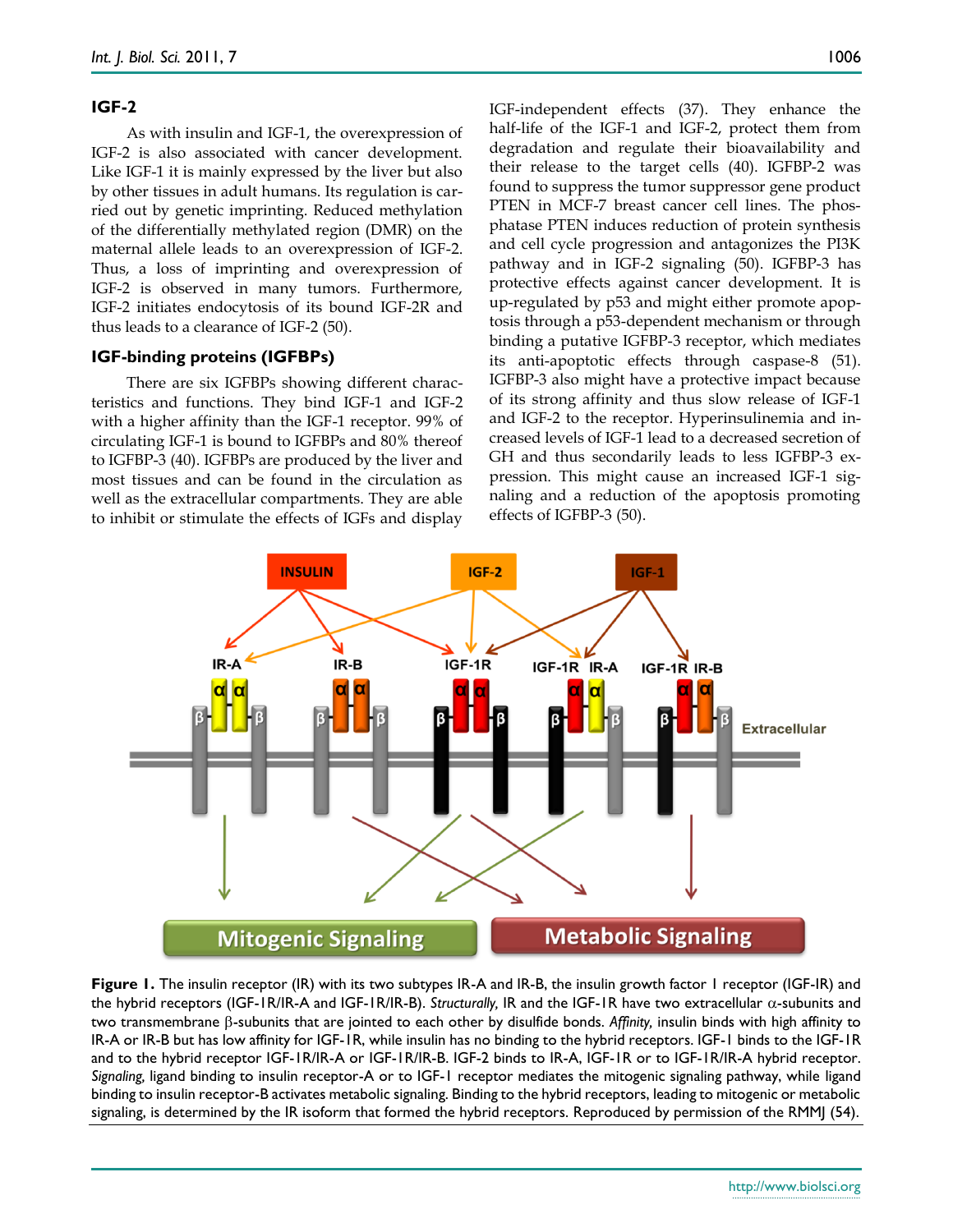Both the IR and the IGF-1R are transmembrane oligomer receptors which consist of one α- and one  $\beta$ -subunit. The  $\beta$ -subunit comprises a tyrosine kinase which undergoes autophosphorylation after the ligand binds to the extracellular α-subunit of the receptor. Subsequently insulin receptor substrates and adaptor proteins are recruited, activated and induce two major signaling pathways. On one hand the mitogenic MAPK pathway and on the other hand the metabolic and anti-apoptotic PI3K pathway. The MAPK pathway plays in important role in cell growth and proliferation. The anti-apoptotic influence of the PI3K pathway is mediated through the activation of protein kinase B (AKT) which controls among other things apoptosis-regulating transcriptions factors (40). Cells that express the IR and the IGF-1R may also form a hybrid receptor from two subunits of these two receptors. Insulin manifests a decreased affinity to the IGF-1R and a very low affinity to the hybrid receptors. However IGF-1 retains its high affinity to the IGF-1R as well as to the hybrid receptors. Since there are two subtypes of the IR, the IR-A and the IR-B, there also exist two different hybrid receptors of IGF-1 and IR (IGF-1/IR-A, IGF-1/IR-B). As the IR-A homoreceptor, the IGF-1R/IR-A hybrid receptor mainly results in mitogenic signalling. Comparatively the IGF-1R/IR-B hybrid receptor results in metabolic signaling (37, 52). The IR-A receptor has been seen to be aberrantly expressed especially in fetal cells and many tumor cells and it additionally has a high affinity to IGF-2, compared to IR-B. This may explain why hyperinsulinemia has a cancer-promoting effect in diabetic and obese patients. The IR-B receptor is predominantly expressed by the liver, muscle and adipocytes, which generally causes metabolic signaling in adult, well-differentiated tissues (53). Furthermore, studies found an up-regulation of IR splicing in insulin target tissues of patients with insulin resistance. However, its role in type 2 diabetes is not as yet well understood (53).

#### **IGF-1 receptor signaling and its potential link to cancer development**

The IR and the IGF-1R are able to mediate their effects through recruitment, phosphorylation and thus activation of IRS-1, Shc, Grb2, Ras and subsequent of PI3K, AKT and mTOR or Raf-1, MAPK/ERK. In the following we try to clarify some potential linking points of the IGF-1R signaling cascades to cancer development.

#### **mTOR and PI3K**

PI3K signaling activates Akt resulting in activation of mTOR and thus, mediating its effects on cell growth by increasing ribosomal protein synthesis and preparation of mitosis through S6k1 and 4E-BP-1. Activation of mTOR results in protein synthesis, cell growth and the preparation of cells for mitosis, all mechanisms that favor tumor growth (50). Dysregulated signaling of mTOR has been linked to numerous human cancers (56). Apart from that, mTOR plays an important role in mediating the signaling of insulin, growth factors, nutrients and energy. A homozygous deletion of the mTOR target S6K1 (ribosomal protein S6 kinase 1) in mice was found to lead to hyperinsulinemia and glucose intolerance (58).

#### **mTOR and TSC**

mTOR regulation is controlled not just by PTEN but also by the tumor suppressor gene products tuberous sclerosis (TSC) 1 and TSC-2. These two proteins together form the Tuberous Sclerosis Complex (TSC) and incorporate and transfer cellular growth factor and stress signals to negatively regulate TOR activity (56). TSC-1 and TSC-2 receive input from several signaling pathways like the PI3K, LKB1-AMPK, MAPK and in response to hypoxia. Activated AKT leads to a phosphorylation of TSC-2 renouncing its inhibitory influence on mTOR through the small GTPase Ras-homolog-enriched-in-brain (Rheb) (50). mTOR stimulating activity of Rheb is regulated by TSC-1 and TSC-2. Whether TSC-1 or TSC-2 mediates cell growth promoting or inhibiting effects, depends on its upstream signaling cascade and which of the four binding sites of TSC gets phosphorylated. AKT results in an inhibition of TSC-2 and thus, relieves the inhibition on mTOR, in which AMPK seems to mediate stimulating effects on TSC. AMPK interacts through phosphorylation with TSC-2 as well as with mTOR and thus is capable of inhibiting the activation of mTOR by a direct and indirect way. The detailed mechanism of the AMPK-TSC interaction is not clear (59).

#### **mTOR regulation**

Insulin resistance leads to a decreased entry of glucose into cells and consequently results consequently in a deprivation of energy. Therefore the concentration of the high-energy compound ATP drops and AMP rises. An enhanced concentration of AMP shows a low energy level of the cell and leads to activation of AMPK, which is controlled by the tumor suppressor gene LKB1. Basically, AMPK activation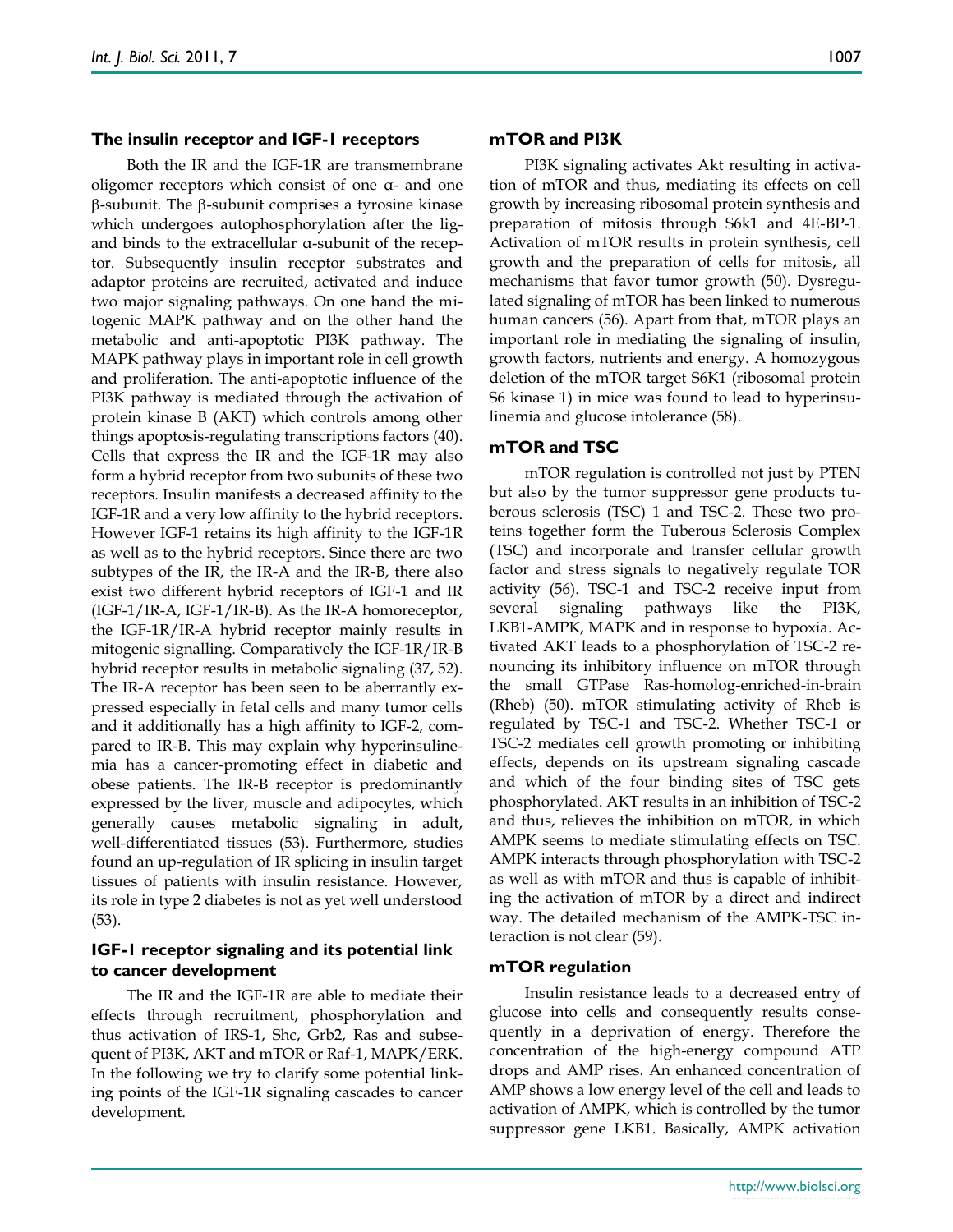results in inactivation of mTOR, thereby preventing protein production, cell growth and proliferation (50). mTOR was found not just to be inhibited by energy depletion but also by hypoxia. The TSC-1/TSC-2 tumor suppressor complex inhibits mTOR and also regulates accumulation of HIF- $\alpha$ . Tsc-2-deficient cells did not influence up-regulation of HIF- $\alpha$  in response to hypoxia, whereas Tsc2+/+ cells down-regulated HIF- $\alpha$  with prolonged hypoxia. LKB1 and AMPK are not involved in inhibition of mTOR in hypoxia but this is achieved by REDD1 (regulated in development and DNA damage responses 1) (55). The stress response gene REDD1 is induced by hypoxia and energy stress. REDD1-deficient cells manifest a highly defective TOR regulation in response to either of these stress signals (56). REDD1 mRNA was found to be induced by hypoxia. However, how mechanistically REDD1 interacts with TSC is not known yet but its significance in inhibiting mTOR in hypoxia is clear (55). Since it is known that hypoxic TSC-2-deficient cells demonstrate high levels of cell proliferation, it seems to be important in hypoxia to inhibit mTOR to prevent tumor development.



**Figure 2.** Insulin-like growth factor 1 receptor (IGF-1R) signaling pathway. ( "->" : activation**,** "-●": inhibition). Binding of IGF-1 or IGF-2 or insulin to the IGF-1R α-subunit leads to autophosphorylation of β-subunit residues, which then act as docking site to insulin receptor substrates (IRS-1 to 4). Bound IRS-1 results in PI3K activation, which in turn activates Akt. The tumor suppressor phosphates and tensin homolog deleted on chromosome 10 (PTEN) inhibits PI3K. Activated Akt has many substrates; in one pathway Akt inhibits apoptosis by inactivating BCL-2 antagonist of cell death (BAD), and in the second pathway Akt regulates protein synthesis by phosphorylating tuberous sclerosis complex (TSC1/2). This phosphorylation removes the inhibition of TSC from mammalian target of rapamycin (mTOR). mTOR activates the ribosomal S6 kinase (S6K) and eukaryotic initiation factor 4E-binding protein-1 (4E-BP-1), leading to protein synthesis. In energy depletion expression of the suppressor gene LKB1 and AMP raise. AMPK is activated by both mechanisms. AMPK inhibits protein synthesis through direct inhibition of mTOR or indirectly by activating the TSC complex. Hypoxia induces REDD1.  $\hat{\mathbb{X}}$  The detailed interaction between REDD1 and TSC is not clear yet. We conclude that the inhibition of HIF- $\alpha$  by TSC might be independent of REDD1. The mitogen-activated protein kinase (MAPK) pathway can also be activated by IGF-1R activation. In this pathway IGF-1R activates the adaptor proteins, Shc and Grb2, leading to activation of Ras, Raf, MEK1/2, and ERK1/2, which results in cell proliferation.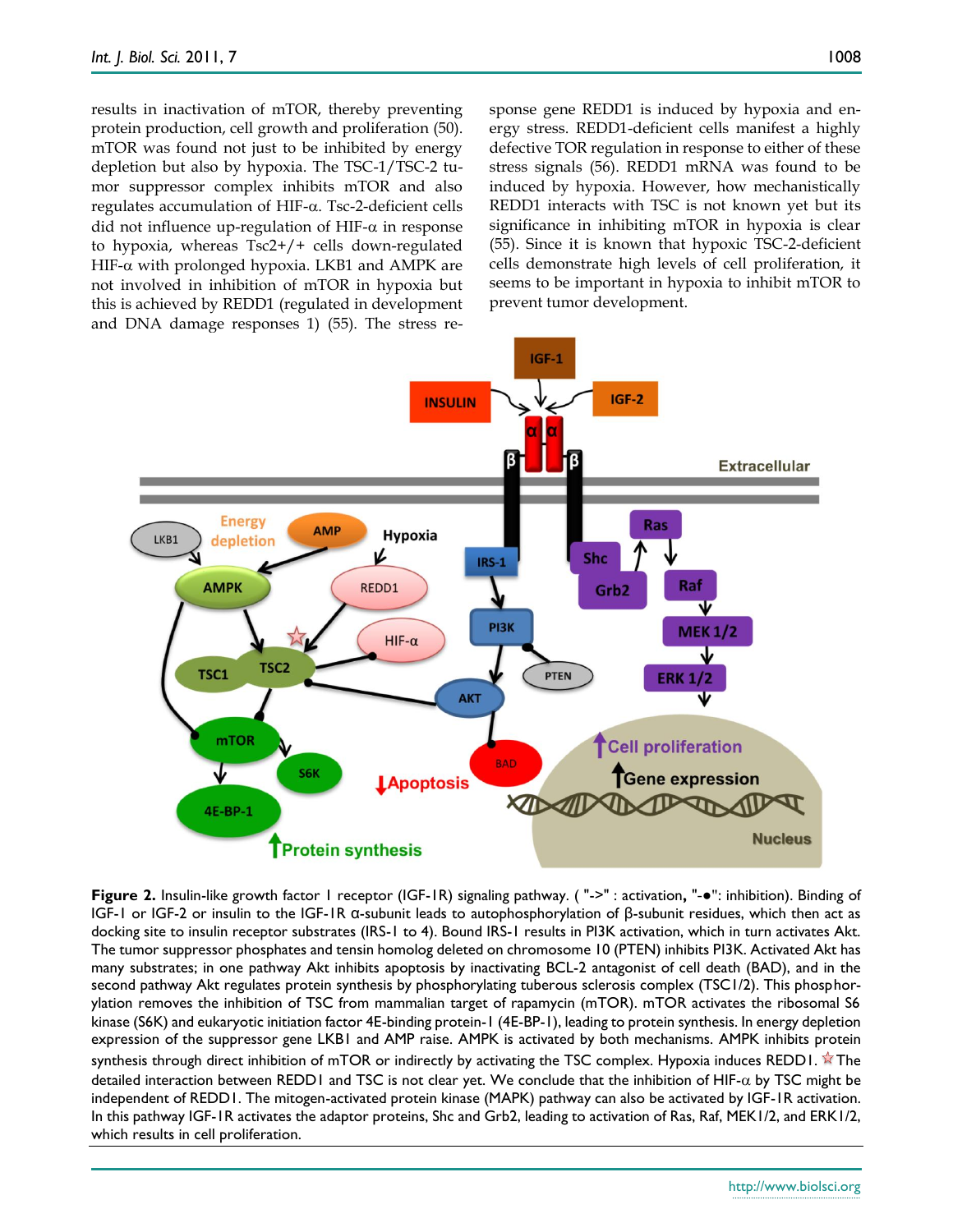#### **PTEN, MAPK and PI3K**

PTEN is, after p53, the most commonly mutated tumor suppressor gene in human cancer. A mutation or inactivation of at least one copy of PTEN emerges in more than 50% of women breast cancer. In MCF-7 breast cancer cells it has been shown that a loss of PTEN results in an increased signaling of IGF-2 mediating through the IGF-1R and IR-A (57). Another mechanism whereby PTEN counters cell growth and cell cycle progression is to inactivate PI3K by dephosphorylation.

#### **PI3K and MAPK**

One example for a cancer cell line which hosts a mutation of a kinase of the IGF-1R signaling cascade is the MET-1 breast cancer cells overexpressing polyoma virus middle T antigen (PyVmT). When stimulated by insulin or IGF-1, MET-1 breast cancer cells overexpressing PyVmT and thus actually inducing PI3K, have been observed to demonstrate an increased interaction with Src and PLC $y1$  (50, 60). Src initiates MAPK pathway resulting in cell proliferation and is known, like phospholipase  $C\gamma1$  (PLC $\gamma1$ ), to induce tumor growth (50).

It is conceivable that a mutation of the tumor suppressor genes PTEN and/or TSC, combined with hyperinsulinemia and an increased signaling of insulin and/or IGF-1 might promote tumor growth. Furthermore, non-functional and dysfunctional IGF-1Rs were shown to inhibit growth of lung cancer and Ewing sarcoma cell lines and to decrease proliferation in mammary glands in mice. Additionally, breast and prostate cancer cell lines were found to display an enhanced level of IGF-1R and decreased level of IR (50). This data provide strong support for the significance of the IGF-1R and/or IR signaling for cancer development and growth.

#### **IGF-1R and regulation of apoptosis**

IGF-1 through the IGF-1R affects the apoptotic machinery at several levels. It is capable of mediating both anti-apoptotic and pro-apoptotic effects but acts mainly anti-apoptotic. By activation of PI3K-AKT pathway, IGF-1 may indirectly inactivate caspase-9 through phosphorylation and thus realize its anti-apoptotic effects. IGF-1 inhibits the intrinsic pathway by initiating phosphorylation of Bcl-2 family proteins like BAD. IGF-1 also controls the extrinsic apoptotic pathway via regulation of the death-inducing receptor. IGF-1 regulates multiple transcription factors like CREB, FKHR, NF-κB, mdm2 and p53, which are involved in the regulation of

apoptotic proteins. It is known that IGF-1 mediates its

effects through different signaling cascades such as MEK-ERK, 14.4.4-raf, PI3K-AKT and p38-MAPKAP-K3. It is conceivable that in some cell types it might be necessary to activate multiple signaling pathways at once to reach full protection against apoptosis. By being capable of mediating through many different signaling pathways the IGF-1R may be able to protect cells against multiple apoptotic factors. However, which pathway is used by the IGF-1R to inhibit apoptosis depends on the specific cell type (40).

# **Interaction of causal factors involved in the connection between Diabetes and Obesity and Cancer**

## **Diabetes and the increased resistance against therapeutic agents**

It has been observed that patients with diabetes tend to show impaired response to cancer treatment (10). By a variety of mechanisms an aberrant mitogenic IR-A expression may favor cancer resistance to both conventional and targeted therapies (53). A resistance to chemotherapeutic agents like trastuzumab and tamoxifen in breast cancer cell lines was associated with an activation of mTOR. One activator of mTOR and thus promotor of cell growth and proliferation is displayed by AKT. Interestingly, Metformin was found to activate AMPK and decrease AKT and insulin levels in mice (61). Both mechanisms result in a decreased signaling of cell growth. This might explain why Metformin is associated with a decreased risk of cancer development and a better response to chemotherapy in patients with breast cancer (50).

#### **Connection between obesity, insulin, IGF-1 and cancer development**

Compared to normal-weight individuals the augmented adipose tissue in obesity produces an increased amount of FFAs, triglycerides, leptin and inflammatory cytokines. These metabolic changes, combined with reduced physical activity raise the secretion of insulin. This mechanism results in hyperinsulinemia and insulin resistance common in the pre-diabetic condition.

The liver seems to be the main source providing 75% of the circulating IGF-1 (40). The hepatic IGF-1 production is dependent on the signaling of growth hormone (GH) mediated by the growth hormone receptor (GHR). Obesity and hyperinsulinemia are known to influence the level of GH and as a result of IGF-1. Hyperinsulinemia was also found to stimulate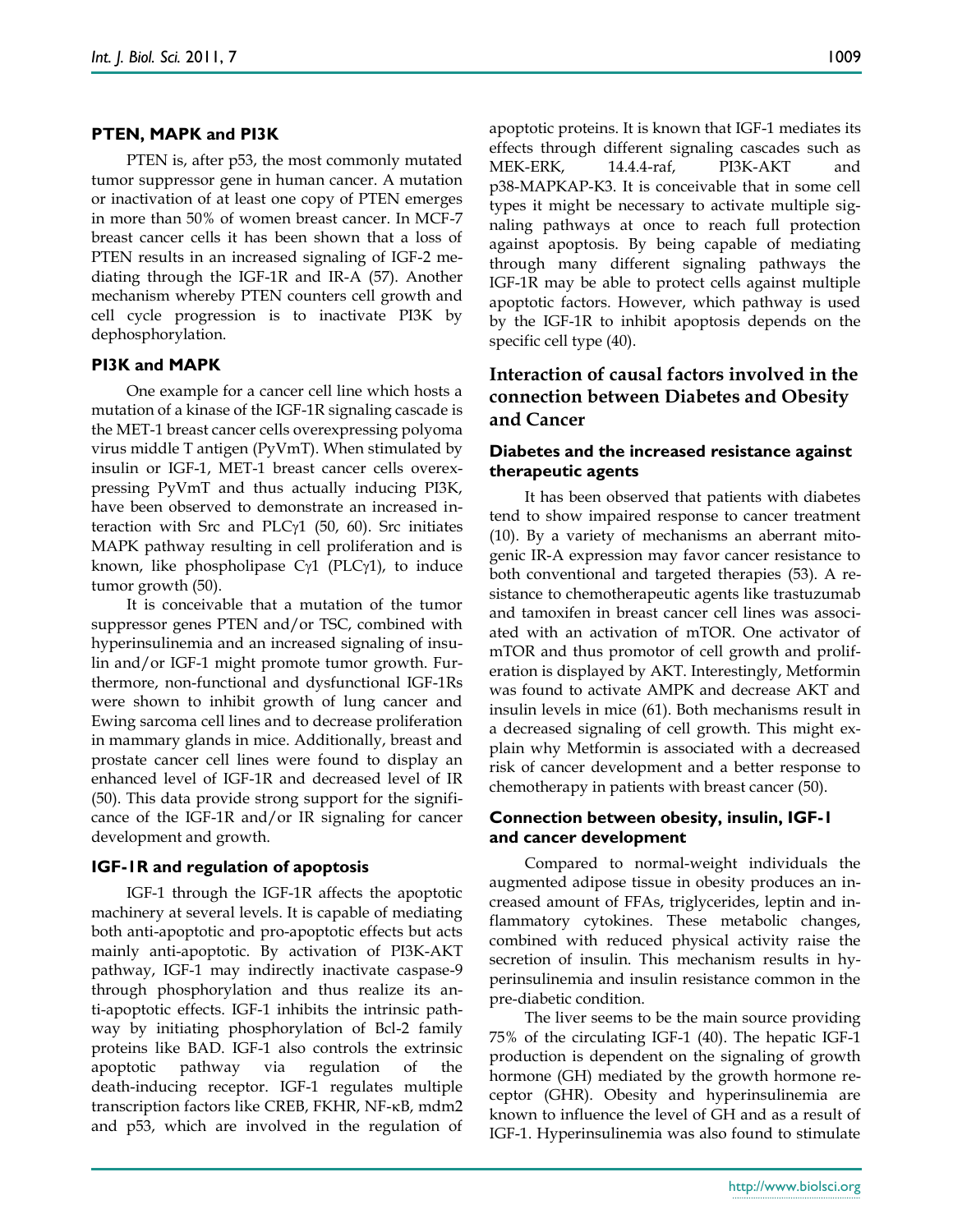the expression of the growth hormone receptor (GHR) in the liver tissue. Thus it is comprehensible that hyperinsulinemia and obesity cause an increased production of hepatic IGF-1 by a enhanced signaling of the GHR in the liver. This in turn, raises the amount of circulating IGF-1 and therefore results in cell growth and proliferation (62-63).

#### **Estrogen, obesity and breast cancer**

The enhanced percentage of fat tissue in obesity delivers an augmented level of aromatase, which results in an increased synthesis of estrogen. Furthermore, obesity as well as hyperinsulinemia and elevated IGF-1 levels were shown to reduce the production of sex hormone-binding globulin (SHBG). This also leads to an increased bioavailability of estrogen (63). It was shown that the pathways of the IGF-1R and the estrogen receptor (ER) synergize in the activation of the mitogen-activated protein kinase (MAPK). Estrogen was demonstrated to induce the expression of the IGF-1R as well as the insulin receptor substrates IRS-1 and IRS-2. These effects of estrogen led to an enhanced IRS-1 phosphorylation and hence an increased activation of MAPK after IGF-1 stimulation of MCF-7 breast tumor cells (64). Leptin and insulin as well as TNF-α and IL-6 are known to induce aromatase and thus stimulate estrogen biosynthesis (65). These results might explain the connection of the enhanced growth of breast cancer in patients with T2DM and obesity.

#### **Additional factors**

#### Leptin

The major source of leptin is the white adipose tissue but it can also be secreted by cells of the placenta, ovaries, mammary epithelial, brown adipose tissue, skeletal muscle, the fundal glands of the stomach, bone marrow, pituitary and the liver (66). Leptin mediates the feeling of satiety through its receptors in the hypothalamus. The absence of leptin as well as a dysfunction of the leptin receptor results in an uncontrolled food intake and obesity (67). Leptin as well as insulin levels in the plasma were positively correlated with body weight and especially with the adipose mass (68). However, obese people were found to manifest high leptin levels in the plasma and demonstrate leptin resistance (69). Leptin was found to improve insulin resistance and hyperglycemia by increasing the hepatic responsiveness to insulin and thus most likely decreasing the gluconeogenesis of the liver. In this study, they further observed an improvement of the lipotoxic condition through an increased fatty acid oxidation and inhibition of the

liponeogenesis that led to a reduction of lipid stores in liver and muscles (70). Leptin might be associated with cancer cell proliferation in colorectal cancer as well as acute myeloid leukemia and was found to reduce apoptosis by mediating cytokines in MO7E and TF-1 cells. Similarly in cancer cell lines of esophageal, breast and prostate cancer leptin was seen to stimulate cellular proliferation (71-72). A breast cancer study showed that leptin up-regulates VEGF and found that leptin mainly requires activation of HIF-1α and NF- $\kappa$ B for its regulation of VEGF (73). Other studies suggest that hypoxia might lead to a secretion of leptin by adipocytes which is induced by HIF-1α (31). However, it still requires further investigation to determine the specific role of leptin in cancer development.

#### Adiponectin

Adiponectin is a protein, which is produced of the adipocytes and regulates energy homeostasis, glucose and lipid metabolism (74-75). It has anti-inflammatory characteristics and was found to be decreased in obese individuals and elevated in normal-weight people (5). In adults the level of adiponectin is inversely associated to the percentage of body fat even though it was shown to be the most abundantly expressed protein in the adipose tissue (76). Loss of weight in turn results in a significant rise of adiponectin concentration in the blood circulation (77). Some studies suggest a decreased adiponectin production secondary to adipose tissue hypoxia. They found that hypoxia induces expression of inflammatory cytokines and concurrently reduces the mRNA of adiponectin. Furthermore it was shown that the gene promotor activity of adiponectin was down-regulated by hypoxia and TNFα. Since it is known, that TNFα might reduce adiponectin mRNA levels, it is not clear if hypoxia realizes its effects in a direct manner or through TNFα (31, 78-80). Furthermore, women demonstrate a higher level of adiponectin than men (77). Adiponectin also correlates with systemic insulin sensitivity (81) and was found to be reduced in diabetic patients compared to healthy individuals. Its insulin-sensitizing effects are mediated through its two receptors Adipo R1 and Adipo R2 (82). By activation of AMP-activated protein kinase (AMPK) and thus indirectly suppressing mTOR, adiponectin was found to inhibit colorectal cancer cell growth (83). By using the AMPK pathway, adiponectin also affects the regulation of glucose utilization and fatty-acid oxidation (5, 75, 84-85). Adiponectin is considered to have anticancer effects because of its anti-inflammatory character and further was found to be a negative regulator of angiogenesis (86). It was shown that addition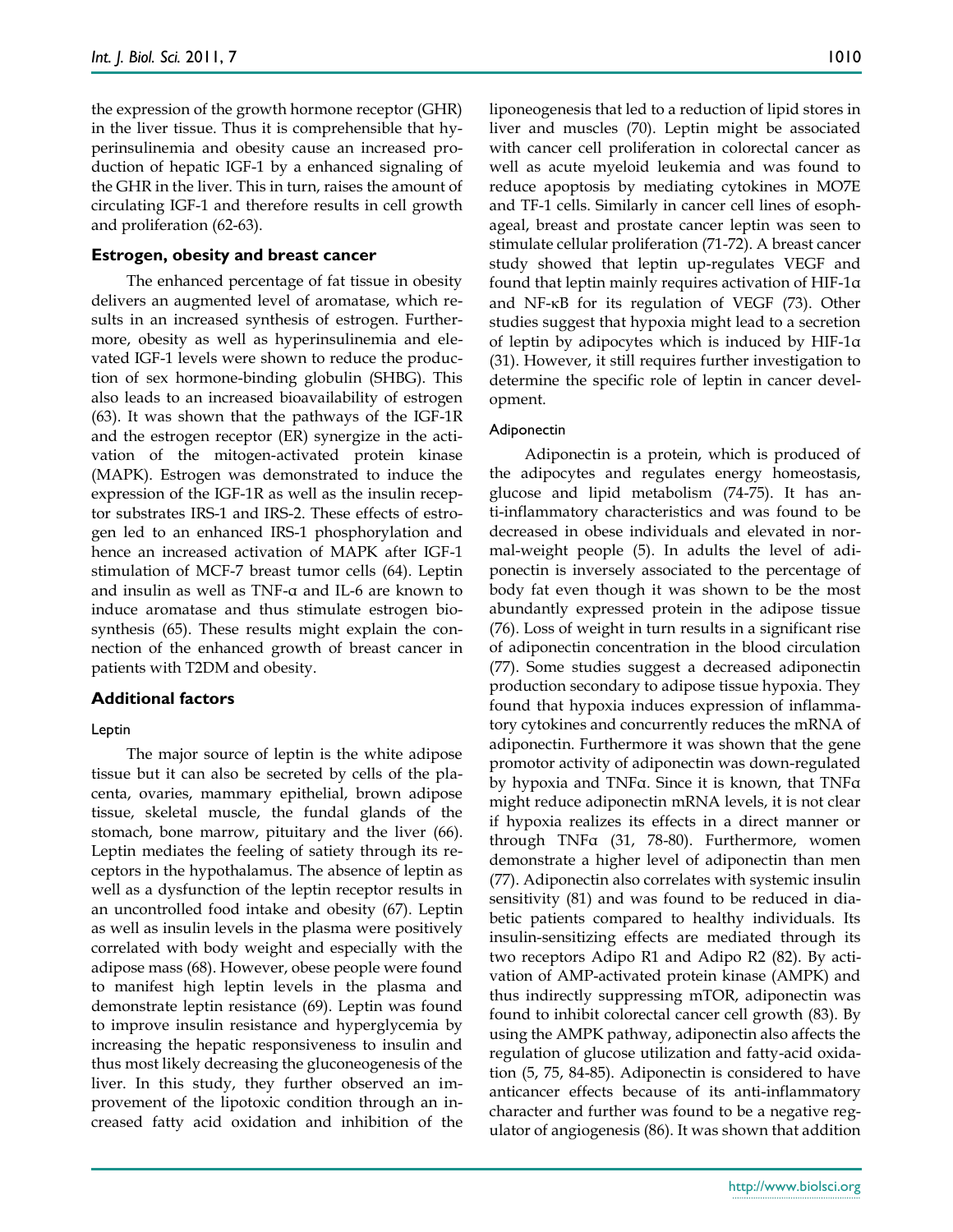of adiponectin to gastric cancer cell lines inhibited their proliferation. A continuous intraperitoneal infusion of adiponectin succeeded in suppressing the formation of peritoneal metastasis (87).

# **Inflammatory Factors**

Hyperinsulinemia, obesity and hypoxia are linked to inflammation and cancer development. The elevated levels inflammatory cytokines produced by macrophages and adipocytes within the adipose tissue include IL-6 and TNF-α (5, 84, 88). Cytokines are considered to form one link between inflammation and cancer. Cancer causing mechanisms like a loss of tumor suppressor function, increase of cell cycling and stimulation of oncogene expression were found to be related to cytokines, reactive oxygen species (ROS) and mediators of the inflammatory pathways (TNF-α,  $COX-2$  $(3)$ .

### **IL-6**

IL-6 and TNF-α are known to promote angiogenesis (65). The secretion of IL-6 by human adipocytes rises significantly with the BMI (89). Enhanced levels of IL-6 were found in breast cancer patients. Patients with insulin resistance showed even higher levels. However, highest levels of IL-6 were detected in patients with ER positive breast cancer. In prostate cancer the IL-6 levels were significantly higher in hormone-resistant tumors compared to hormone-dependent cancer (5). IL-6 is correlated with obesity and was additionally shown to be necessary for the differentiation of immature plasmablasts into mature antibody producing plasma cells (5). IL-6 may explain the association of B cell lymphoma and multiple myeloma which are increased in obesity.

### **TNF-α**

TNF-α is also causally related to cancer, acute sepsis and chronic inflammation. In obesity, it was shown that adipocytes and infiltrated macrophages express an increased level of TNF-α, which had been positively correlated with insulin resistance and waist circumference (90). TNF-α demonstrates apoptotic effects by inhibiting mTOR and protein synthesis through I<sub>K</sub>B kinase (IKK) and MAPK pathways. Also necrotic cell death might be induced by TNF-α. Furthermore, TNF-α was found to phosphorylate IRS-1 and IRS-2 and therefore interfere in the signaling of the tyrosine kinase of the IR which might contribute to insulin resistance. TNF-α function lacking, obese mice even were shown to be protected from developing insulin resistance (5, 32, 84). However, one study analyzing the effects of TNF-α on myoblasts observed an anti-apoptotic effect of TNF-α. Treatment of  $C_2C_{12}$  myotubes with TNF-α for 24 hours led to an increase in protein synthesis and increased activity of cellular dehydrogenase up to 26%. The PI3K-Akt and MEK-ERK signaling cascades were detected to be the activated pathways mediated by the TNF-α receptor 1 (TNF-R1) (91). This was ascribed by an enhanced protein synthesis also mediated through the PI3K /  $AKT / NF$ - $KB$  and the MAPK / ERK pathway (5). However, TNF-α mediates the transcription of a variety of proteins involved in inflammation, cell survival, proliferation and prevention of apoptosis through its activation of  $NF$ - $\kappa$ B pathway and MAPK pathway, we can conclude from this data that TNF-α also might have a protective impact by improving insulin resistance and thus attenuating its cancer promoting influence.

# **CRP (C-reactive protein)**

C-reactive protein (CRP) is an acute phase protein produced and secreted mainly by the liver and a sensitive unspecific marker for inflammation, infection and tissue injury. It binds to exogenous and autologous molecules containing phosphocholine (PC) which are released from damaged cells and expressed on the surface of some types of bacteria. After binding, the concentration of CRP in the blood rises rapidly and extensively and activates the complement system (92).

In 35% of obese men and 60% of obese women with a BMI  $>$  30 kg/m<sup>2</sup>, increased levels of CRP were found (93). There is a close correlation between the proportion of CRP levels and the amount of adipose tissue. Given that adipose tissue secretes a remarkable amount of pro-inflammatory mediators, including IL-6, TNF-α and leptin and that IL-6 is the main regulatory cytokine of hepatic CRP synthesis, it is comprehensible that the enhanced amount of adipose tissue in obesity leads to an increased concentration of CRP. Moreover, expression of CRP was found in human, mouse and rat adipose tissue showing a twofold increase in obese animals, compared to lean controls (94). CRP and IL-6 levels were reported to predict the development of diabetes in both obese men and women what identifies CRP as the potential link between obesity and diabetes (95-96). Furthermore, CRP is associated with an increased risk to develop colorectal, cervical and ovarian cancer (97). These data may clarify an association between inflammation, T2DM, obesity and cancer.

### **Transcription factors**

# **NF-B (nuclear factor 'kappa-light-chainenhancer' of activated B-cells)**

 $NF-\kappa$ B is a transcription factor which is present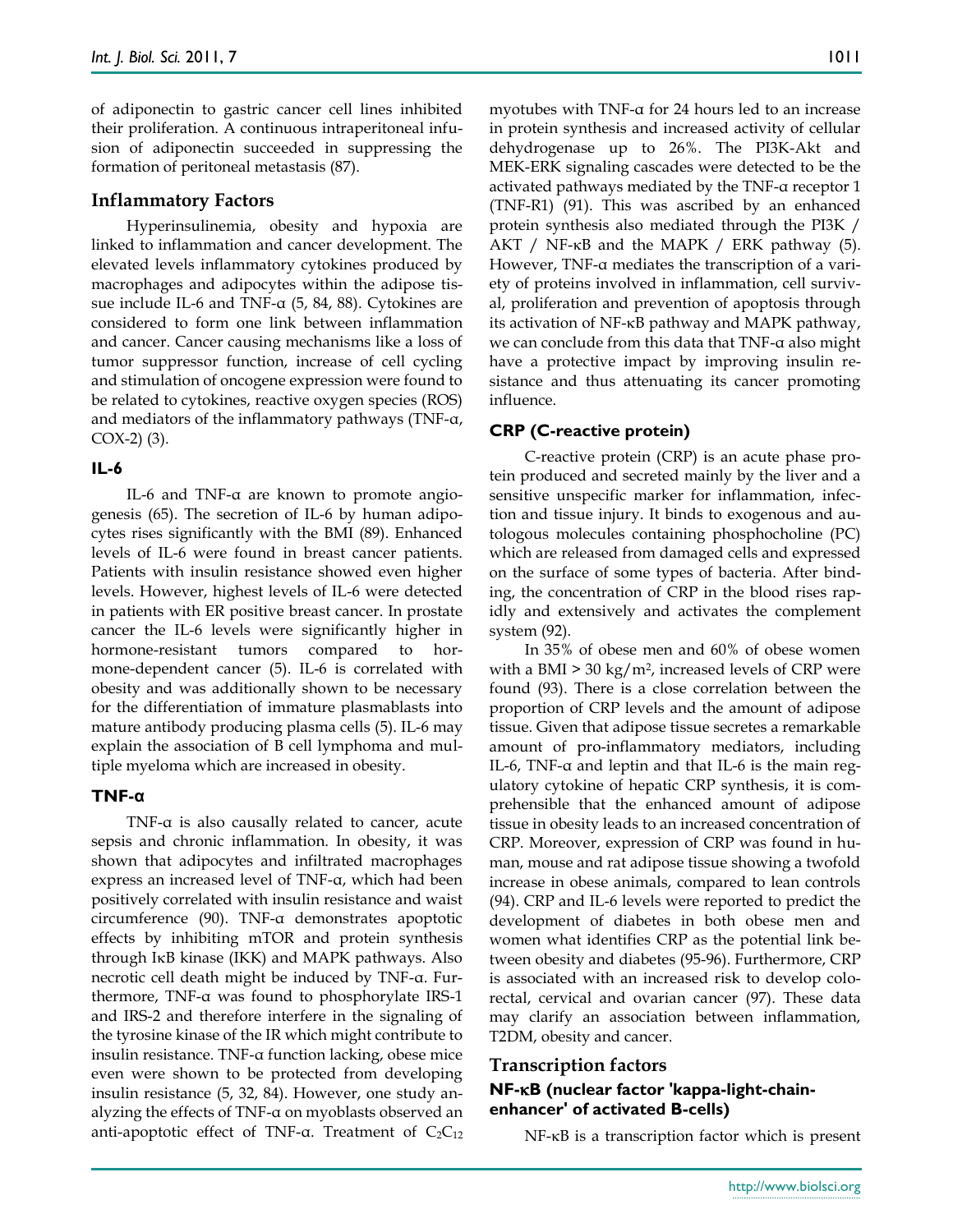in the cytoplasm of almost all cell types in an inactive state. This allows a fast response and immediate expression change to any harmful cellular stimuli. Thus,  $NF-\kappa B$  is activated by many factors such as several cytokines, reactive oxygen species (ROS), bacterial or viral antigens like bacterial lipopolysaccharides (LPS) and ionizing radiation. NF-KB activates the expression of genes which promote cell proliferation and inhibit apoptosis and therefore enhances cell survival. Thus, it is not remarkable that several different types of human tumors display dysregulated NF-KB function (98).

#### **HIF-1α (hypoxia inducible factor 1alpha)**

HIF-1α is a transcriptional factor, which is induced by hypoxia and activates the expression of certain genes. Activation of HIF-1α relies on the oxygen-dependent hydroxylation of prolyl residues and leads to an elevation of vascularization in tumors. In normoxia the HIF-1α level is regulated by ubiquitination and subsequently degradation in the proteasome so that the half-life of this protein is less than five minutes. An enhanced HIF-1α level results from decreased ubiquitination which is induced by EGF, insulin and IGFs through their PI3K-AKT and MAPK pathways (31). The bacterial lipopolisaccharide is able to activate HIF-1α even in normoxic conditions which lead to the initiation of an inflammatory response. The HIF-1 $\alpha$  pathway interacts with the NF- $\kappa$ B pathway and hence links hypoxia to inflammation. Solid tumors were found to contain enhanced levels of HIF-1α. Also oncogenes and the loss of function of tumor suppressor genes are capable of stabilizing HIF-1α. These observations have been associated with an increased risk of metastasis and tumor invasiveness. Furthermore, HIF-1α inhibition might improve sensitivity of tumors to radiation (88).

## **PPARs (Peroxisome proliferator-activated receptors)**

PPARs are transcription factors which belong to the nuclear hormone receptor superfamily and are activated by ligands. One of three different  $PPAR-subtypes$ , the  $PPAR\alpha$ , is mostly found in the liver and plays an important role in activation of fatty acid catabolism. The ubiquitously expressed PPAR (also known as  $\delta$ ) induces fatty acid oxidation and differentiation of keratinocytes. PPAR $\gamma$  is able to improve insulin resistance through its interactions in glucose metabolism whereas  $PPARy2$  was found to be important for the differentiation of adipose tissue. However, several studies suggested activated PPAR as a anti-tumorigenic and pro-differentiation factor in which PPAR $\beta$  seems to act in a tumorigenic manner (3).

## **Other Factors**

#### **COX-2 (Cyclooxygenase-2)**

Many cell types produce the inducible enzyme COX-2. It was found to be overexpressed in several cancer types and linked to promotion of carcinogenesis by increasing the production of prostaglandins, conversion of pro-carcinogens to carcinogens, inhibition of apoptosis, promotion of angiogenesis, modulation of inflammation and immune function and the increase of tumor cell invasiveness (3).

#### **MIF (macrophage migration inhibition factor)**

MIF is a target gene of HIF-1α thereby activated by hypoxia. MIF is secreted by macrophages, adipocytes as well as lymphocytes and its effect results in a decreased departure of macrophages out of hypoxic areas in tissues. MIF was negatively correlated with insulin sensitivity and its level rises with the BMI. The detailed role of MIF is unclear but there might be a connection between the MIF-induced inflammation of adipocytes and insulin resistance and thus with cancer (31).

#### **Conclusion**

In this article we describe the effects of the metabolic syndrome (obesity and Type 2 diabetes) on cancer development and progression. We stress that the insulin and IGF systems are important causal factors in this connection. However, there are a number of other factors that may play important roles as well. Clearly the tumor promoting potential of the IR and IGF-1R might be a promising answer to identify major cancer promoting mechanisms, with therapeutic possibilities, in such a high-prevalent disease like the metabolic syndrome.

#### **Conflict of Interests**

The authors have declared that no conflict of interest exists.

#### **References**

- 1. Zimmet PZ, Alberti KG. Introduction: Globalization and the non-communicable disease epidemic. Obesity (Silver Spring) 2006;14: 1-3
- 2. Jaggers JR, Sui X, Hooker SP, LaMonte MJ, Matthews CE, Hand GA, Blair SN. Metabolic syndrome and risk of cancer mortality in men. Eur J Cancer 2009;45: 1831-8
- 3. Pothiwala P, Jain SK, Yaturu S. Metabolic syndrome and cancer. Metab Syndr Relat Disord 2009;7: 279-88
- 4. Calle EE, Rodriguez C, Walker-Thurmond K, Thun MJ. Overweight, obesity, and mortality from cancer in a prospectively studied cohort of U.S. adults. N Engl J Med 2003;348: 1625-38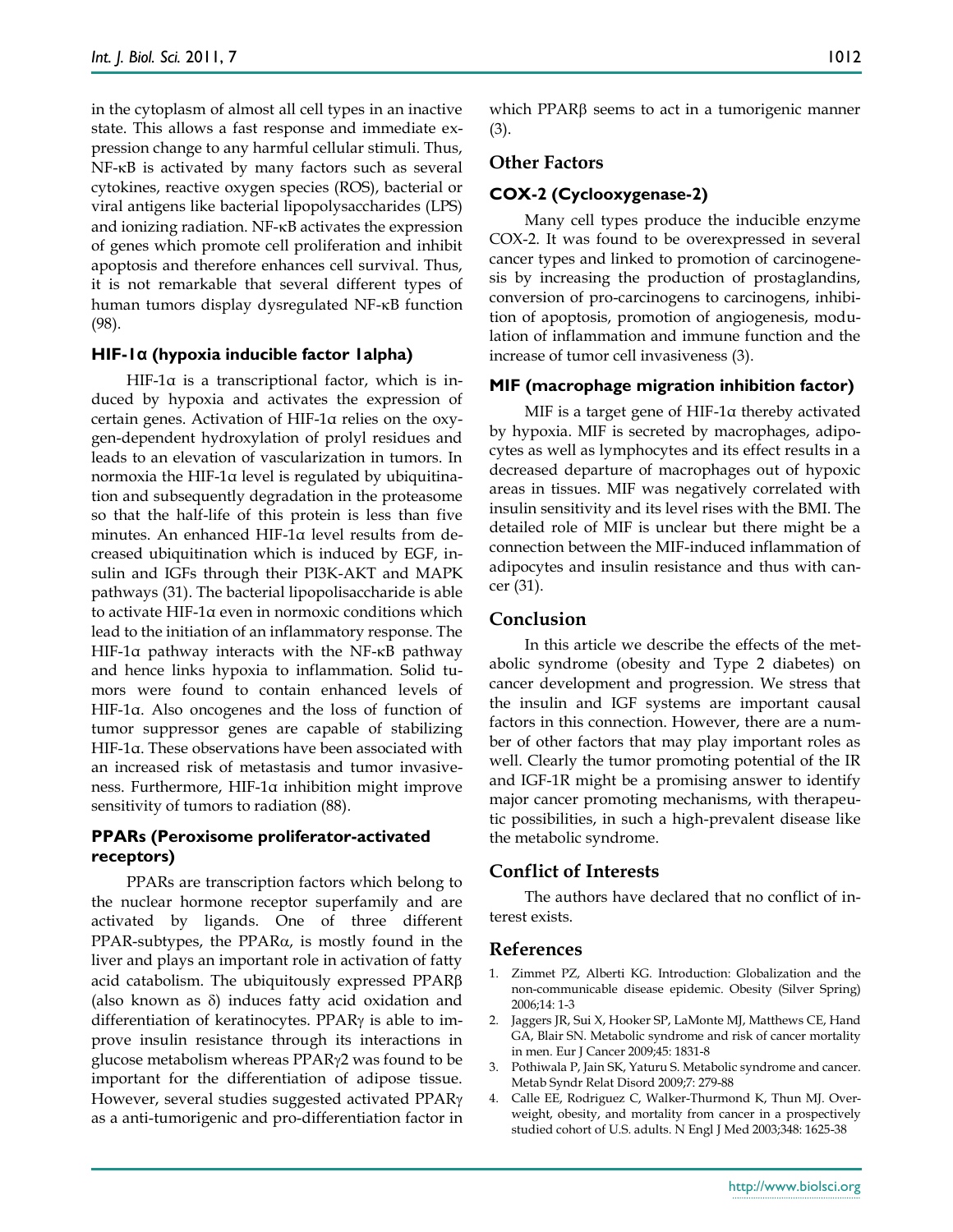- 5. Gallagher EJ NR, Yakar S. The Increased Risk of Cancer in Obesity and Type 2 Diabetes: Potential Mechanisms; Principles of Diabetes Mellitus, 2nd ed. New York, USA: Springer. 2010: 579-99
- 6. Haslam DW, James WP. Obesity. Lancet 2005;366: 1197-209
- 7. Ogden CL, Carroll MD, Curtin LR, McDowell MA, Tabak CJ, Flegal KM. Prevalence of overweight and obesity in the United States, 1999-2004. JAMA 2006;295: 1549-55
- 8. Pavelka JC, Brown RS, Karlan BY, Cass I, Leuchter RS, Lagasse LD, Li AJ. Effect of obesity on survival in epithelial ovarian cancer. Cancer 2006;107: 1520-4
- 9. Jemal A, Siegel R, Ward E, Murray T, Xu J, Thun MJ. Cancer statistics, 2007. CA Cancer J Clin 2007;57: 43-66
- 10. Gallagher EJ, LeRoith D. Insulin, insulin resistance, obesity, and cancer. Curr Diab Rep 2010;10: 93-100
- 11. Wild S, Roglic G, Green A, Sicree R, King H. Global prevalence of diabetes: estimates for the year 2000 and projections for 2030. Diabetes Care 2004;27: 1047-53
- 12. Hu FB, Manson JE, Liu S, Hunter D, Colditz GA, Michels KB, Speizer FE, Giovannucci E. Prospective study of adult onset diabetes mellitus (type 2) and risk of colorectal cancer in women. J Natl Cancer Inst 1999;91: 542-7
- 13. Larsson SC, Wolk A. Obesity and colon and rectal cancer risk: a meta-analysis of prospective studies. Am J Clin Nutr 2007;86: 556-65
- 14. Hampel H, Abraham NS, El-Serag HB. Meta-analysis: obesity and the risk for gastroesophageal reflux disease and its complications. Ann Intern Med 2005;143: 199-211
- 15. Gallagher EJ, Fierz Y, Ferguson RD, Leroith D. The pathway from diabetes and obesity to cancer, on the route to targeted therapy. Endocr Pract 2010;16: 864-73
- 16. Larsson SC, Wolk A. Obesity and risk of non-Hodgkin's lymphoma: a meta-analysis. Int J Cancer 2007;121: 1564-70
- 17. Birmann BM, Giovannucci E, Rosner B, Anderson KC, Colditz GA. Body mass index, physical activity, and risk of multiple myeloma. Cancer Epidemiol Biomarkers Prev 2007;16: 1474-8
- 18. Petrelli JM, Calle EE, Rodriguez C, Thun MJ. Body mass index, height, and postmenopausal breast cancer mortality in a prospective cohort of US women. Cancer Causes Control 2002;13: 325-32
- 19. Friberg E, Mantzoros CS, Wolk A. Diabetes and risk of endometrial cancer: a population-based prospective cohort study. Cancer Epidemiol Biomarkers Prev 2007;16: 276-80
- 20. Smith HO, Tiffany MF, Qualls CR, Key CR. The rising incidence of adenocarcinoma relative to squamous cell carcinoma of the uterine cervix in the United States--a 24-year population-based study. Gynecol Oncol 2000;78: 97-105
- 21. Kucharska-Newton AM, Rosamond WD, Mink PJ, Alberg AJ, Shahar E, Folsom AR. HDL-cholesterol and incidence of breast cancer in the ARIC cohort study. Ann Epidemiol 2008;18: 671-7
- 22. Furberg AS, Veierod MB, Wilsgaard T, Bernstein L, Thune I. Serum high-density lipoprotein cholesterol, metabolic profile, and breast cancer risk. J Natl Cancer Inst 2004;96: 1152-60
- 23. Furberg AS, Jasienska G, Bjurstam N, Torjesen PA, Emaus A, Lipson SF, Ellison PT, Thune I. Metabolic and hormonal profiles: HDL cholesterol as a plausible biomarker of breast cancer risk. The Norwegian EBBA Study. Cancer Epidemiol Biomarkers Prev 2005;14: 33-40
- 24. Lim U, Gayles T, Katki HA, Stolzenberg-Solomon R, Weinstein SJ, Pietinen P, Taylor PR, Virtamo J, Albanes D. Serum high-density lipoprotein cholesterol and risk of non-hodgkin lymphoma. Cancer Res 2007;67: 5569-74
- 25. Magura L, Blanchard R, Hope B, Beal JR, Schwartz GG, Sahmoun AE. Hypercholesterolemia and prostate cancer: a hospital-based case-control study. Cancer Causes Control 2008;19: 1259-66
- 26. Manjer J, Berglund G, Bondesson L, Garne JP, Janzon L, Lindgren A, Malina J, Matson S. Intra-urban differences in breast cancer mortality: a study from the city of Malmo in Sweden. J Epidemiol Community Health 2000;54: 279-85
- 27. Coughlin SS, Calle EE, Teras LR, Petrelli J, Thun MJ. Diabetes mellitus as a predictor of cancer mortality in a large cohort of US adults. Am J Epidemiol 2004;159: 1160-7
- 28. Sturmer T, Buring JE, Lee IM, Gaziano JM, Glynn RJ. Metabolic abnormalities and risk for colorectal cancer in the physicians' health study. Cancer Epidemiol Biomarkers Prev 2006;15: 2391-7
- 29. Verlato G, Zoppini G, Bonora E, Muggeo M. Mortality from site-specific malignancies in type 2 diabetic patients from Verona. Diabetes Care 2003;26: 1047-51
- 30. Michels KB, Solomon CG, Hu FB, Rosner BA, Hankinson SE, Colditz GA, Manson JE. Type 2 diabetes and subsequent incidence of breast cancer in the Nurses' Health Study. Diabetes Care 2003;26: 1752-8
- 31. Ye J. Emerging role of adipose tissue hypoxia in obesity and insulin resistance. Int J Obes (Lond) 2009;33: 54-66
- 32. Uysal KT, Wiesbrock SM, Marino MW, Hotamisligil GS. Protection from obesity-induced insulin resistance in mice lacking TNF-alpha function. Nature 1997;389: 610-4
- 33. Baker J, Liu JP, Robertson EJ, Efstratiadis A. Role of insulin-like growth factors in embryonic and postnatal growth. Cell 1993;75: 73-82
- 34. Liu JP, Baker J, Perkins AS, Robertson EJ, Efstratiadis A. Mice carrying null mutations of the genes encoding insulin-like growth factor I (Igf-1) and type 1 IGF receptor (Igf1r). Cell 1993;75: 59-72
- 35. Papa V, Pezzino V, Costantino A, Belfiore A, Giuffrida D, Frittitta L, Vannelli GB, Brand R, Goldfine ID, Vigneri R. Elevated insulin receptor content in human breast cancer. J Clin Invest 1990;86: 1503-10
- 36. Papa V, Gliozzo B, Clark GM, McGuire WL, Moore D, Fujita-Yamaguchi Y, Vigneri R, Goldfine ID, Pezzino V. Insulin-like growth factor-I receptors are overexpressed and predict a low risk in human breast cancer. Cancer Res 1993;53: 3736-40
- 37. LeRoith D, Werner H, Beitner-Johnson D, Roberts CTJr. Molecular and cellular aspects of the insulin-like growth factor I receptor. Endocr Rev 1995;16: 143-63
- 38. Schatz JH. Targeting the PI3K/AKT/mTOR Pathway in Non-Hodgkin's Lymphoma: Results, Biology, and Development Strategies. Curr Oncol Rep 2011; Epub.
- 39. Neal CL, Xu J, Li P, Mori S, Yang J, Neal NN, Zhou X, Wyszomierski SL, Yu D. Overexpression of 14-3-3zeta in cancer cells activates PI3K via binding the p85 regulatory subunit. Oncogene 2011; Epub.
- 40. Kooijman R. Regulation of apoptosis by insulin-like growth factor (IGF)-I. Cytokine Growth Factor Rev 2006;17: 305-23
- 41. Baxter RC, Bryson JM, Turtle JR. Somatogenic receptors of rat liver: regulation by insulin. Endocrinology 1980;107: 1176-81
- 42. LeRoith D. Can endogenous hyperinsulinaemia explain the increased risk of cancer development and mortality in type 2 diabetes: evidence from mouse models. Diabetes Metab Res Rev 2010;26: 599-601
- 43. Cannata D, Fierz Y, Vijayakumar A, LeRoith D. Type 2 diabetes and cancer: what is the connection? Mt Sinai J Med 2010;77: 197-213
- 44. Novosyadlyy R, Lann DE, Vijayakumar A, Rowzee A, Lazzarino DA, Fierz Y, Carboni JM, Gottardis MM, Pennisi PA, Molinolo AA, Kurshan N, Mejia W, Santopietro S, Yakar S, Wood TL, LeRoith D. Insulin-mediated acceleration of breast cancer development and progression in a nonobese model of type 2 diabetes. Cancer Res 2010;70: 741-51
- 45. DeChiara TM, Efstratiadis A, Robertson EJ. A growth-deficiency phenotype in heterozygous mice carrying an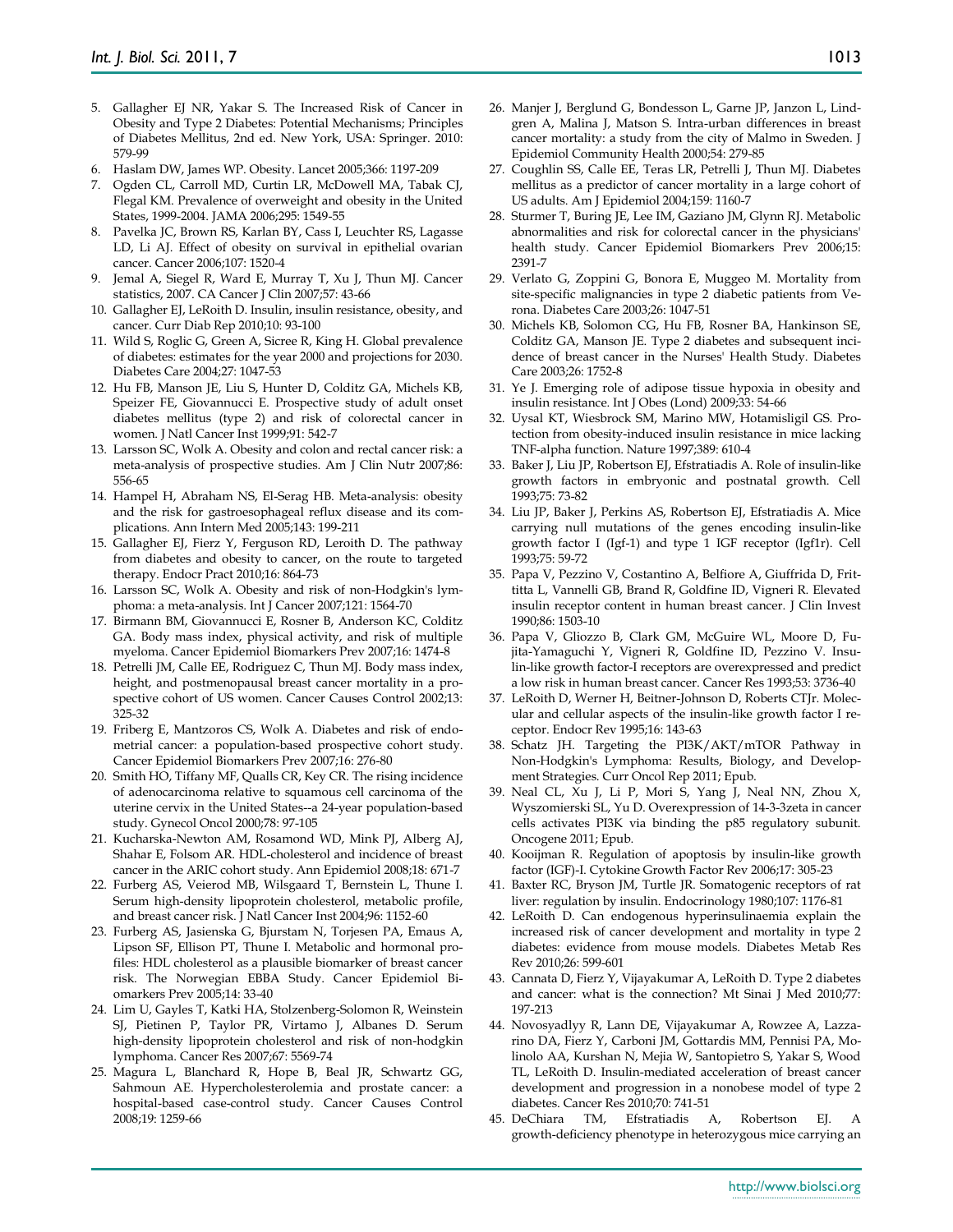insulin-like growth factor II gene disrupted by targeting. Nature 1990;345: 78-80

- 46. Liu JL, LeRoith D. Insulin-like growth factor I is essential for postnatal growth in response to growth hormone. Endocrinology 1999;140: 5178-84
- 47. Salmon WDJr, Daughaday WH. A hormonally controlled serum factor which stimulates sulfate incorporation by cartilage in vitro. J Lab Clin Med 1957;49: 825-36
- 48. Dupont J, Le Roith D. Insulin-like growth factor 1 and oestradiol promote cell proliferation of MCF-7 breast cancer cells: new insights into their synergistic effects. Mol Pathol 2001;54: 149-54
- 49. LeRoith D, Helman L. The new kid on the block(ade) of the IGF-1 receptor. Cancer Cell 2004;5: 201-2
- 50. Gallagher EJ, LeRoith D. The proliferating role of insulin and insulin-like growth factors in cancer. Trends Endocrinol Metab 2010;21: 610-8
- 51. Ingermann AR, Yang YF, Han J, Mikami A, Garza AE, Mohanraj L, Fan L, Idowu M, Ware JL, Kim HS, Lee DY, Oh Y. Identification of a novel cell death receptor mediating IGFBP-3-induced anti-tumor effects in breast and prostate cancer. J Biol Chem 2010;285: 30233-46
- 52. Yakar S, Pennisi P, Kim CH, Zhao H, Toyoshima Y, Gavrilova O, LeRoith D. Studies involving the GH-IGF axis: Lessons from IGF-I and IGF-I receptor gene targeting mouse models. J Endocrinol Invest 2005;28: 19-22
- 53. Belfiore A, Frasca F, Pandini G, Sciacca L, Vigneri R. Insulin receptor isoforms and insulin receptor/insulin-like growth factor receptor hybrids in physiology and disease. Endocr Rev 2009;30: 586-623
- 54. LeRoith D, et al. The role of insulin and insulin-like growth factors in the increased risk of cancer in diabetes. RMMJ. 2011;2(2): e0043.
- 55. Brugarolas J, Lei K, Hurley RL, Manning BD, Reiling JH, Hafen E, Witters LA, Ellisen LW, Kaelin WGJr. Regulation of mTOR function in response to hypoxia by REDD1 and the TSC1/TSC2 tumor suppressor complex. Genes Dev 2004;18: 2893-904
- 56. Ellisen LW. Growth control under stress: mTOR regulation through the REDD1-TSC pathway. Cell Cycle 2005;4: 1500-02
- 57. Perks CM, Vernon EG, Rosendahl AH, Tonge D, Holly JM. IGF-II and IGFBP-2 differentially regulate PTEN in human breast cancer cells. Oncogene 2007;26: 5966-72
- 58. Soliman GA. The mammalian target of rapamycin signaling network and gene regulation. Curr Opin Lipidol 2005;16: 317-23
- 59. Nellist M, Burgers PC, van den Ouweland AM, Halley DJ, Luider TM. Phosphorylation and binding partner analysis of the TSC1-TSC2 complex. Biochem Biophys Res Commun 2005;333: 818-26
- 60. Novosyadlyy R, Vijayakumar A, Lann D, Fierz Y, Kurshan N, LeRoith D. Physical and functional interaction between polyoma virus middle T antigen and insulin and IGF-I receptors is required for oncogene activation and tumour initiation. Oncogene 2009;28: 3477-86
- 61. Algire C, Amrein L, Zakikhani M, Panasci L, Pollak M. Metformin blocks the stimulative effect of a high-energy diet on colon carcinoma growth in vivo and is associated with reduced expression of fatty acid synthase. Endocr Relat Cancer 2010;17: 351-60
- 62. LeRoith D, Roberts CTJr. The insulin-like growth factor system and cancer. Cancer Lett 2003;195: 127-37
- 63. Gallagher EJ, et al. The increased risk of cancer in obesity and type 2 diabetes: potential mechanisms. In: Poretsky L, ed. Principles of Diabetes Mellitus. US: Springer. 2010: 583.
- 64. Lee AV, Jackson JG, Gooch JL, Hilsenbeck SG, Coronado-Heinsohn E, Osborne CK, Yee D. Enhancement of insulin-like growth factor signaling in human breast cancer: estro-

gen regulation of insulin receptor substrate-1 expression in vitro and in vivo. Mol Endocrinol 1999;13: 787-96

- 65. Rose DP, et al. Obesity, adipocytokines, and insulin resistance in breast cancer. Obes. Rev. 2004;5: 153-165
- 66. Margetic S, Gazzola C, Pegg GG, Hill RA. Leptin: a review of its peripheral actions and interactions. Int J Obes Relat Metab Disord 2002;26: 1407-33
- 67. Zhang Y, Proenca R, Maffei M, Barone M, Leopold L, Friedman JM. Positional cloning of the mouse obese gene and its human homologue. Nature 1994;372: 425-32
- 68. Benoit SC, Clegg DJ, Seeley RJ, Woods SC. Insulin and leptin as adiposity signals. Recent Prog Horm Res 2004;59: 267-85
- 69. Maffei M, Fei H, Lee GH, Dani C, Leroy P, Zhang Y, Proenca R, Negrel R, Ailhaud G, Friedman JM. Increased expression in adipocytes of ob RNA in mice with lesions of the hypothalamus and with mutations at the db locus. Proc Natl Acad Sci U S A 1995;92: 6957-60
- 70. Toyoshima Y, Gavrilova O, Yakar S, Jou W, Pack S, Asghar Z, Wheeler MB, LeRoith D. Leptin improves insulin resistance and hyperglycemia in a mouse model of type 2 diabetes. Endocrinology 2005;146: 4024-35
- 71. Konopleva M, Mikhail A, Estrov Z, Zhao S, Harris D, Sanchez-Williams G, Kornblau SM, Dong J, Kliche KO, Jiang S, Snodgrass HR, Estey EH, Andreeff M. Expression and function of leptin receptor isoforms in myeloid leukemia and myelodysplastic syndromes: proliferative and anti-apoptotic activities. Blood 1999;93: 1668-76
- 72. Endo H, Hosono K, Uchiyama T, Sakai E, Sugiyama M, Takahashi H, Nakajima N, Wada K, Takeda K, Nakagama H, Nakajima A. Leptin acts as a growth factor for colorectal tumours at stages subsequent to tumour initiation in murine colon carcinogenesis. Gut 2011; epub.
- 73. Gonzalez-Perez RR, Xu Y, Guo S, Watters A, Zhou W, Leibovich SJ. Leptin upregulates VEGF in breast cancer via canonic and non-canonical signalling pathways and NFkappaB/HIF-1alpha activation. Cell Signal 2010;22: 1350-62
- 74. Scherer PE, Williams S, Fogliano M, Baldini G, Lodish HF. A novel serum protein similar to C1q, produced exclusively in adipocytes. J Biol Chem 1995;270: 26746-9
- 75. Yamauchi T, Kamon J, Minokoshi Y, Ito Y, Waki H, Uchida S, Yamashita S, Noda M, Kita S, Ueki K, Eto K, Akanuma Y, Froguel P, Foufelle F, Ferre P, Carling D, Kimura S, Nagai R, Kahn BB, Kadowaki T. Adiponectin stimulates glucose utilization and fatty-acid oxidation by activating AMP-activated protein kinase. Nat Med 2002;8: 1288-95
- 76. Ukkola O, Santaniemi M. Adiponectin: a link between excess adiposity and associated comorbidities? J Mol Med 2002;80: 696-702
- 77. Coppola A, Marfella R, Coppola L, Tagliamonte E, Fontana D, Liguori E, Cirillo T, Cafiero M, Natale S, Astarita C. Effect of weight loss on coronary circulation and adiponectin levels in obese women. Int J Cardiol 2009;134: 414-6
- 78. Ye J, Gao Z, Yin J, He Q. Hypoxia is a potential risk factor for chronic inflammation and adiponectin reduction in adipose tissue of ob/ob and dietary obese mice. Am J Physiol Endocrinol Metab 2007;293: E1118-28
- 79. Chen B, Lam KS, Wang Y, Wu D, Lam MC, Shen J, Wong L, Hoo RL, Zhang J, Xu A. Hypoxia dysregulates the production of adiponectin and plasminogen activator inhibitor-1 independent of reactive oxygen species in adipocytes. Biochem Biophys Res Commun 2006;341: 549-56
- 80. Fasshauer M, Klein J, Neumann S, Eszlinger M, Paschke R. Hormonal regulation of adiponectin gene expression in 3T3-L1 adipocytes. Biochem Biophys Res Commun 2002;290: 1084-9
- 81. Berg AH, Combs TP, Scherer PE. ACRP30/adiponectin: an adipokine regulating glucose and lipid metabolism. Trends Endocrinol Metab 2002;13: 84-9